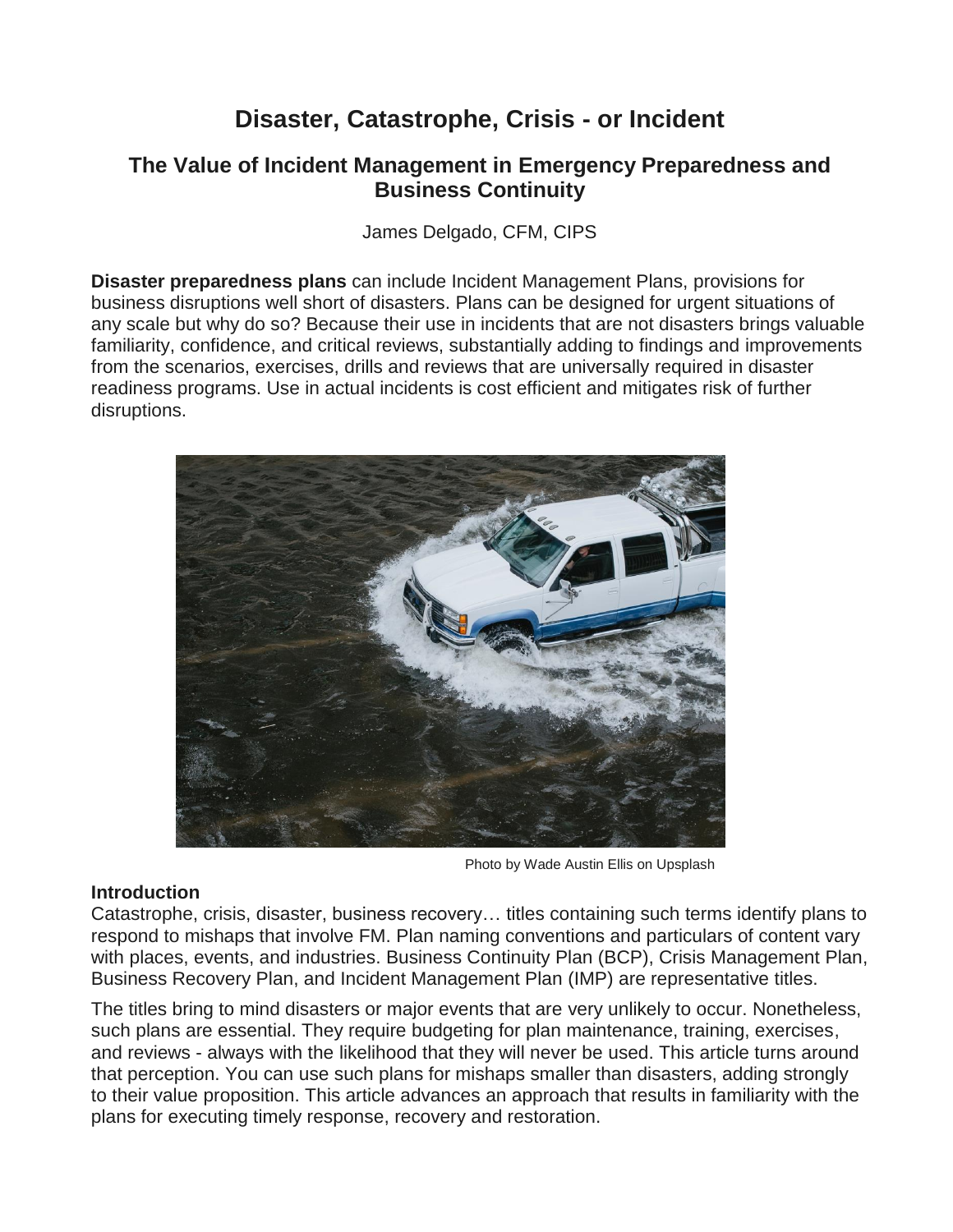## **Incidents - risk perspective**

When a business is disrupted, there are often costs to recover and reduced revenues at the same time, leading to reduced profits, sometimes for a lengthily time. Mitigate the risk with insurance? Partially, perhaps, but the extent of losses can be hard to predict, measurable only afterward. Business Disruption Insurance seldom covers all costs and does not replace lost customers and reputation. An Incident Management Plan gives direction to leaders and team members to recover core operations then the remainder, in order. This systematic approach is the best antidote to risk of disruption by an incident well short of a disaster.

## **Background: vulnerability, innovation, evolution**

As technology became a key driver in operating businesses, failures in these systems drew much attention on how best to keep them operating, with their capabilities and functions available. The rule of 99 percent became a target for IT availability developers due to its complications. That is, targeting 100 percent availability is straight forward. Targeting 99 percent is complicated and slippery. This launched the concept of full and rapid recovery. Managers acquired climate-controlled rooms with highly reliable component cooling, uninterruptible power, generators and fire suppression systems, and related measures in technology settings, especially in high availability data centers.

By the 2000s progress was well underway. With the horror of 911, the position of businesses and the need for more robust disaster management and recovery programs was evident. Over the years that followed these programs expanded across the globe. The depth, details and level of participation all changed, not only for large multinational companies, but smaller national and regional businesses as well sought capabilities for full and rapid recovery.

Ongoing terrorist, hacker - even espionage - threats and occurrences brought refinements and expansions to technology systems recovery. Governments, schools, churches and building operators with vulnerable business tenants built their own programs. The question became, what are the concerns that need to be addressed with each technological entity and the organizations depending on each?

#### **Where are we now?**

[Recovery strategies for information technology](https://www.ready.gov/business/implementation/IT) should still be key to your programs. Business information and technology has evolved since plans first came together. Current technology enables all with suitable connections to access components such as networks, servers, desktop and laptop computers and wireless devices from many locations on and off site. The ability to access and run productive operations remotely is much advanced. Recovery and restoration being completed in a timely manner should meet the needs of the business with IT as its central nervous system. Automatic and manual workarounds should be part of any response and recovery plan so that business can continue while the situation or failure is being addressed.

The evolution of programs to recover from failure or damage to technology as sketched in the previous sections lead to universal attributes of programs for business to respond and recover functions in general. We now look at what these programs should contain and ways to use them, starting with typical contents. In practice, a table of contents could be more detailed, to three of more levels instead of the two shown here.

**•** Business Unit Overview **Description**  Business Owners Structure, Staff and Location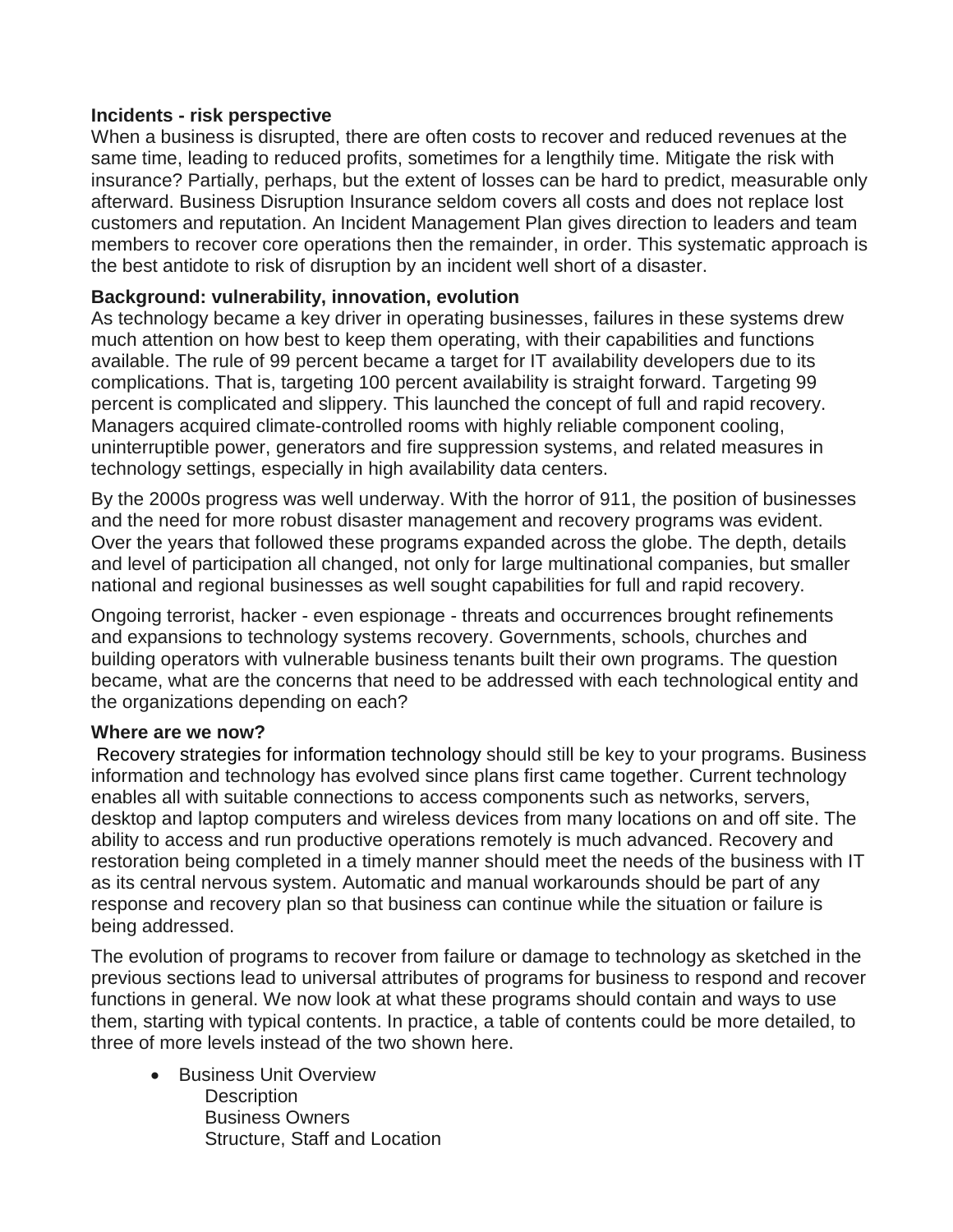- Scope of Program Scope Assumptions **Exclusions**
- Use of Program When to Execute the Plan **Communicating** Training and Testing
- Alternative Business Sites Other Business Sites Work from Home
- Business Critical Personnel
- Business Critical Assets and Processes
- Manual work Arounds

The framework shown supports a basic program, yours will be shaped to the industry or services delivered. Necessary data include at least lists of staff, assets, protocols, and key vendors for operating and assisting in resuming normal business operations.

# **Will it work in every case?**

Now that we have our plans and detailed protocols (not shown because they are often long and differ across enterprises and locations), we ask will it work? Is our program a robust platform to assist in navigating FM and the business organization that it serves through an urgent situation, large or small, that could not have been closely predicted? Most, if not all, businesses answer "we need to test our plans". Setting up scenarios or staging contrived crises is the standard for testing and drills. Testing should reflect a stress or removal of a key service or aspect of the business. In exercises, drills, and review, FM and other participants would follow the plan, communicating to assigned staff, executing initial workarounds, then reestablishing of services.

Up to this point, we have discussed the reasoning of disaster response and recovery, showing that plans follow a general structure, whereas detailed features can be particular to each organization, location, and circumstances. We outlined the evolution and use of plans, emphasizing the central place of technologies that link key business assets, processes, and vulnerabilities. We presented a general plan form.

Critically important at this point is to understand that plans to prepare for and recover from *disasters* can also be used with much smaller disruptive incidents, and the value of doing so. We do not have to wait for a natural disaster, fire, explosion, insurrection, plague, etc., or the requirement to review or exercise before pulling own the plan from the shelf and opening. We can and should utilize response and recovery plans as a resource for lesser events and more numerous incidents.

# **Objection**

But isn't it clumsy, wasteful, troublesome, and expensive to bring out a big plan for a small incident? No, not if we tailor the plan in advance to launch and follow through over a range of incident levels, beginning well below massive disaster. Doing so is doubly beneficial. (1) We have a developed means of dealing with any incident. We don't have to invent as we go, just stay alert for opportunities to improve the plan. (2) At the same time, using our plans, even as configured for incidents of limited scale, keeps the plans familiar, maintained and ready for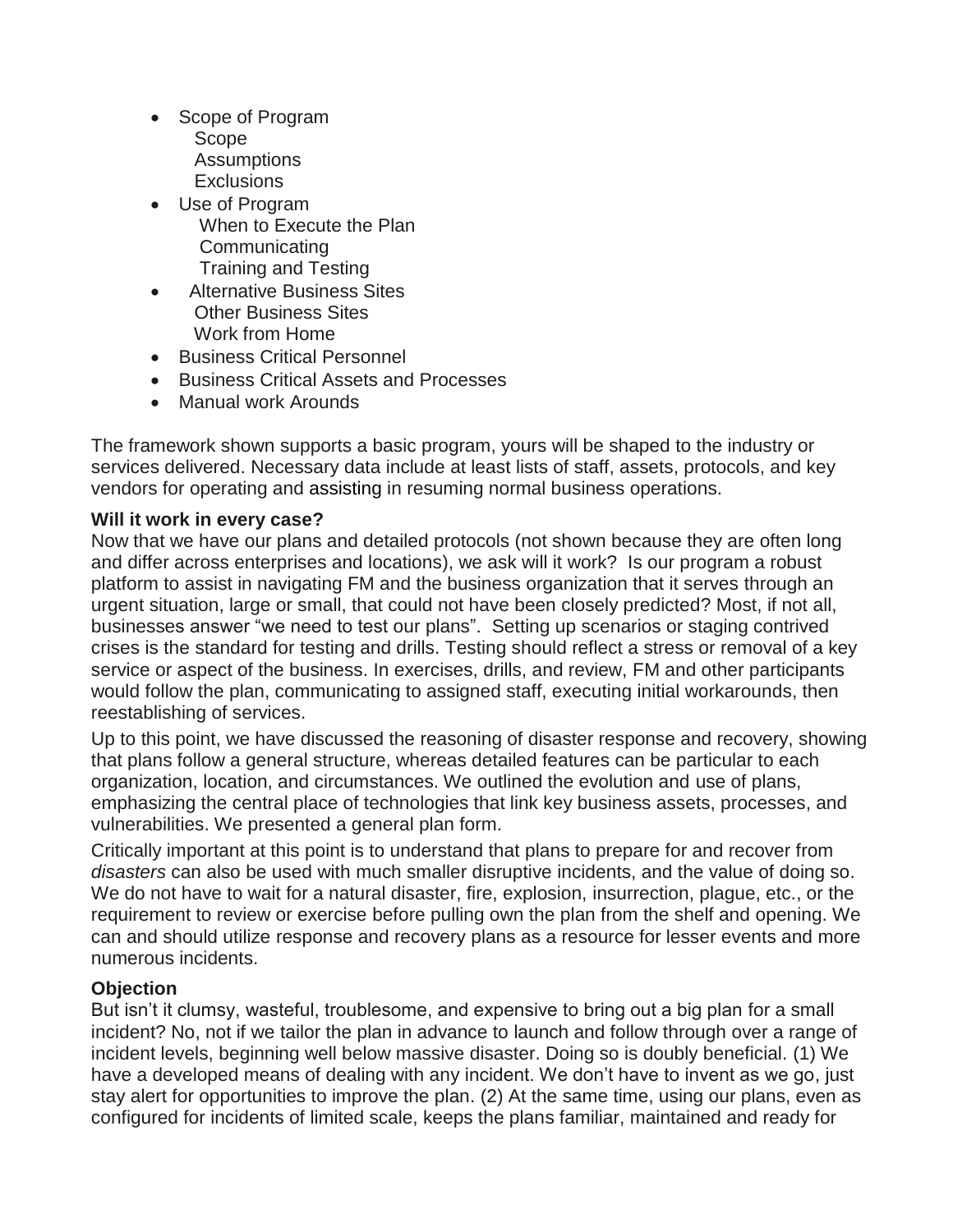use when required, whether for reviews, exercises, and drills, or actual emergencies - even large scale disaster or mayhem.

# **Illustration - water main break with no interior flooding**

A few years ago, the author was FM at a major location with approximately 800 staff. A broken water riser (principal water main) affected numerous functions necessary for operations. Fortunately, there was no interior flooding. The fire suppression system was compromised, requiring immediate attention. Next, the author relates what happened.

A water supply interruption sounds like a maintenance problem: just fix the pipe. Maybe a few departments would have to take the afternoon off, but everyone can be back at work tomorrow. Not quite, as was quickly shown in the ready, previously tested, plan. I contacted key stakeholders from the list in the plan, including vendors of services that we would require and other activities, such as deliveries, to delay. We established a fire watch that cost us a little sleep, but we knew just what to do. By the middle of the next day we had the fire suppression system back online and tested.

I felt that the facility team did a good job and executed well. About a week later my manager's manager called and gave me somewhat of a scolding because the incident was just a broken pipe. Why the use of an emergency plan, bringing requirements for review, documentation, and reporting? I agreed that just assessing and repairing the break would be sufficient - as long as we did not have a fire. I was asked for a follow up report as required by the Crisis Management Plan. My report confirmed that this was not a large-scale disaster, just a broken pipe, but of critical importance to the facility and the business. Using the incident version of the disaster plan brought small additional expense beyond repairing the water main but helped ensure business continuity. We did not have to determine ad hoc how to respond. Identifying stakeholders, notifying the fire department and security, setting a watch… all were due and none missed. Our actions were already framed thoroughly. As we continuously assessed the developing situation, we were not at the same time formulating strategies, communications, and all else in the moment. That is, we could examine and interpret the particular problems and needs at hand, coordinating responses and recovery for best effectiveness, including considerations of cost.

Just fix the broken pipe? You decide.



Photo by Oleksandr Kurchev on Upsplash